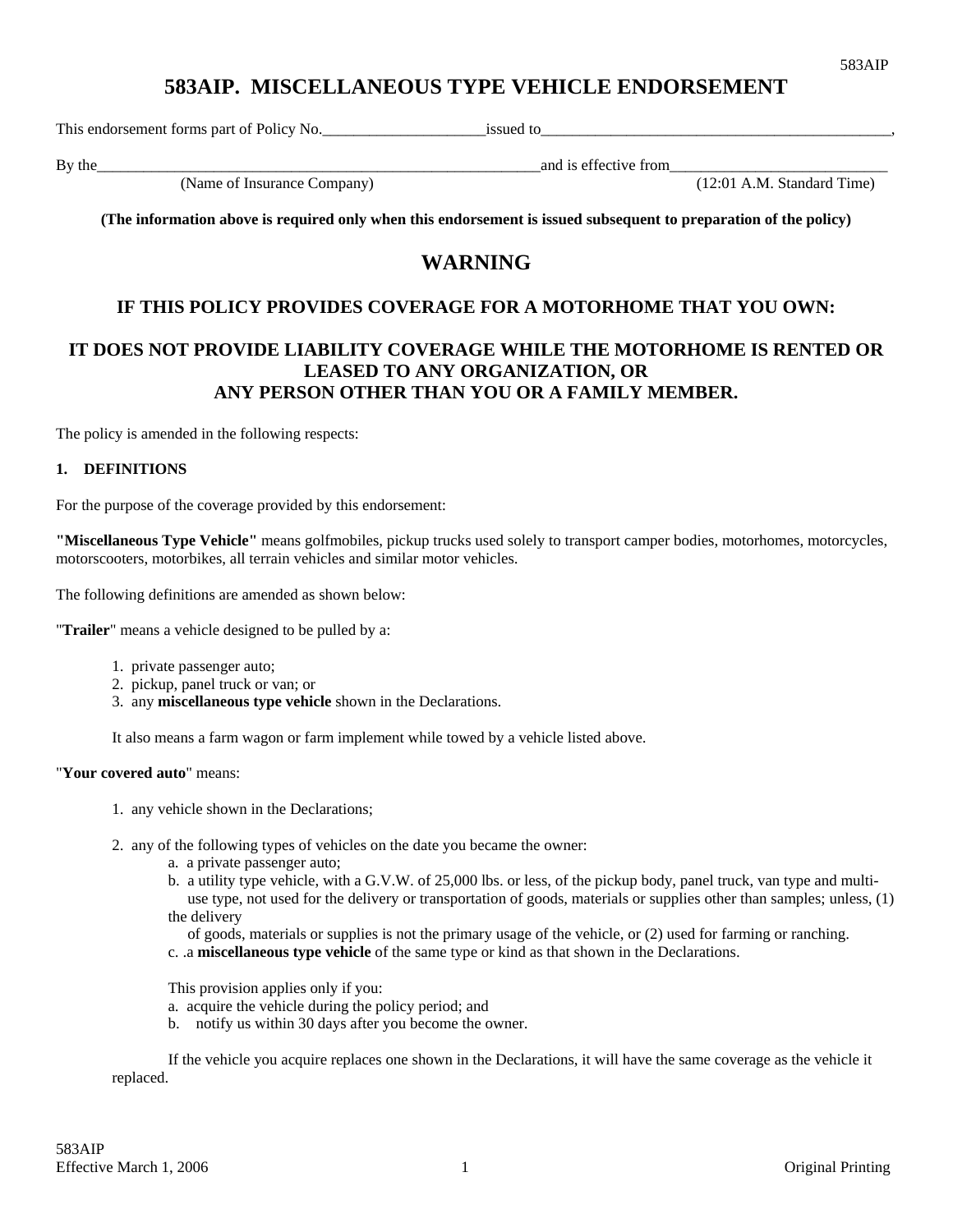If the vehicle you acquire is in addition to any shown in the Declarations, it will have the broadest coverage we now provide for

any vehicle shown in the Declarations.

- 3. Any **trailer** you own.
- 4. Any **miscellaneous type vehicle** (of the same type as that shown in the declarations) or **trailer** you do not own while used as a temporary substitute for any other vehicle described in this definition which is out of normal use because of its
	- a. breakdown;
	- b. repair;
	- c. servicing;
	- d. loss; or
	- e. destruction.

## **II. PART A LIABILITY COVERAGE**

Section A., Exclusions 3. and 7. are amended to read as follows:

- A. We do not provide Liability Coverage for any person:
	- 3. For damage to property:
		- a. rented to;
		- b. used by; or
		- c. in the care of;
		- that person.

This exclusion does not apply to damages to:

- a. a residence or private garage; or
- b. any of the following type vehicles not owned by or furnished or available for the regular use of you or any

### **family**

- **member**:
	- (1) private passenger autos;
	- (2) **trailers**;
	- (3) pickups, panel trucks or vans; or
	- (4) any **miscellaneous type vehicle** of the same type shown in the Declarations.

7. Maintaining or using any vehicle while that person is employed or otherwise engaged in any business or occupation not described in Exclusion 6. This exclusion does not apply to the maintenance or use of a:

- a. private passenger auto;
- b. pickup, panel truck or van that you own;
- c. any **miscellaneous type vehicle** of the same type shown in the Declarations;
- d. **trailer** used with a vehicle described in a., b. or c. above.

Exclusion B.1. is replaced by the following:

Any motorized vehicle having less than four wheels. However, this exclusion does not apply to motorized vehicles having less

than four wheels if it is insured for Liability coverage under this endorsement.

Exclusion B.4. is added to read as follows:

4. Any motorhome which is **your covered auto** while rented or leased to any organization, or any person other than you or

a

#### **family member**.

## **III. PART B--PERSONAL INJURY PROTECTION COVERAGE**